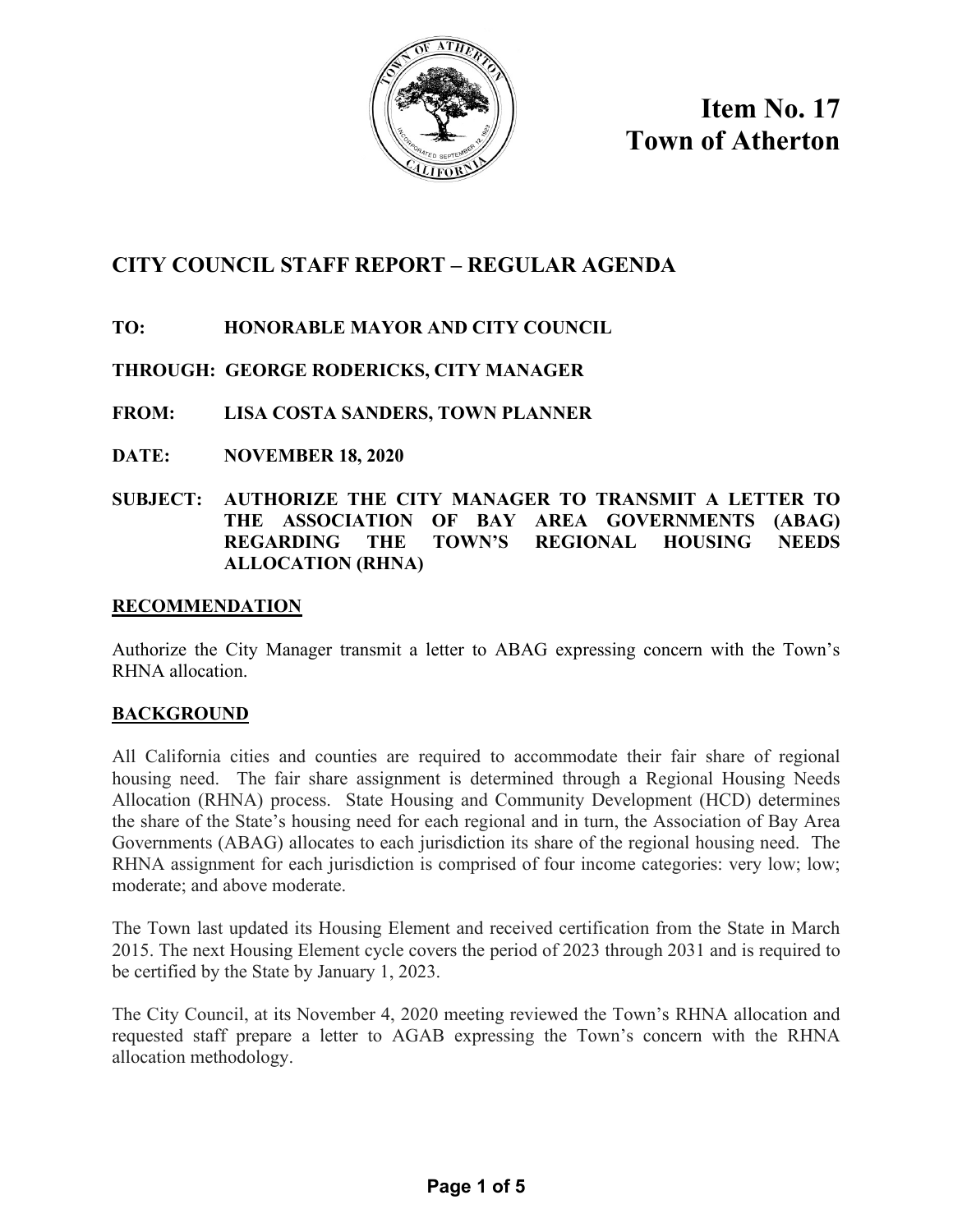## **ANALYSIS**

The ABAG regional housing needs determination from HCD is a total of 441,176 housing units. ABAG formed a Housing Methodology Committee (HMC) to provide recommendations on the methodology to assign the housing allocations to jurisdictions. The allocation factor for very low and low-income units is weighted as follows: 70% to access to high opportunity area; 15% based on job proximity (auto) and 15% based on job proximity (transit). The allocation factors for moderate and above moderate-income units is weighted as 40% access to high opportunity areas and 60% to job proximity (auto). Atherton's factors were weighted 0.01% for each distribution category. The HMC and ABAG's Executive Board voted to recommend Option 8A: High Opportunity Areas Emphasis & Job Proximity. The proposed allocation would result in a 13% growth rate for the Town.

### **Atherton RHNA Allocation for 2014-2022:**

| Very low | $\sim 0W$ | Moderate | Above Moderate | Total |
|----------|-----------|----------|----------------|-------|
| income   | income    | income   | income         |       |
|          |           |          | oc             |       |

Of the 93 allocated in the current housing element cycle, for the period of 2014-2019, Atherton has reported production of 126 housing units, of which; 34 are very-low; 12 low; 3 moderate and 77 above moderate. It should be noted that most of the above moderate-income units are replacement units that will not count in the next housing element cycle as new housing units.

## **Atherton Proposed Allocation for 2023-2031 (ABAG Option 8A):**

| Very low | $\sim$ OW    | Moderate | Above Moderate | $\tau$ <sub>otal</sub> |
|----------|--------------|----------|----------------|------------------------|
| income   | <i>ncome</i> | 1ncome   | income         |                        |
|          |              |          | 130            | 298                    |

As with past Housing Elements, jurisdictions are required to *plan* for the development of new housing (through General Plan and Zoning land use designations and reductions of any other governmental barriers), but the Town is not required to *construct* the housing units.

The proposed RHNA methodology is available for a 30-day public comment period from October 25, 2020 through November 24, 2020. ABAG will hold a hearing on the proposed methodology and draft subregion share on November 12, 2020, with the ABAG Executive Board scheduled to take final action on the draft allocation methodology at its January 21, 2021 meeting and submit to HCD. It is anticipated that the allocations will be finalized in Spring 2021.

Staff has drafted the attached letter to ABAB expressing concern with the Town's RHNA allocation. The letter notes that the Town is entirely single family residential and there are very few jobs within the Town-limits. Therefore, the methodology should be adjusted to account for jobs within the Town and not require the Town plan for jobs that are outside of its jurisdictions limits and for which it does not benefit from.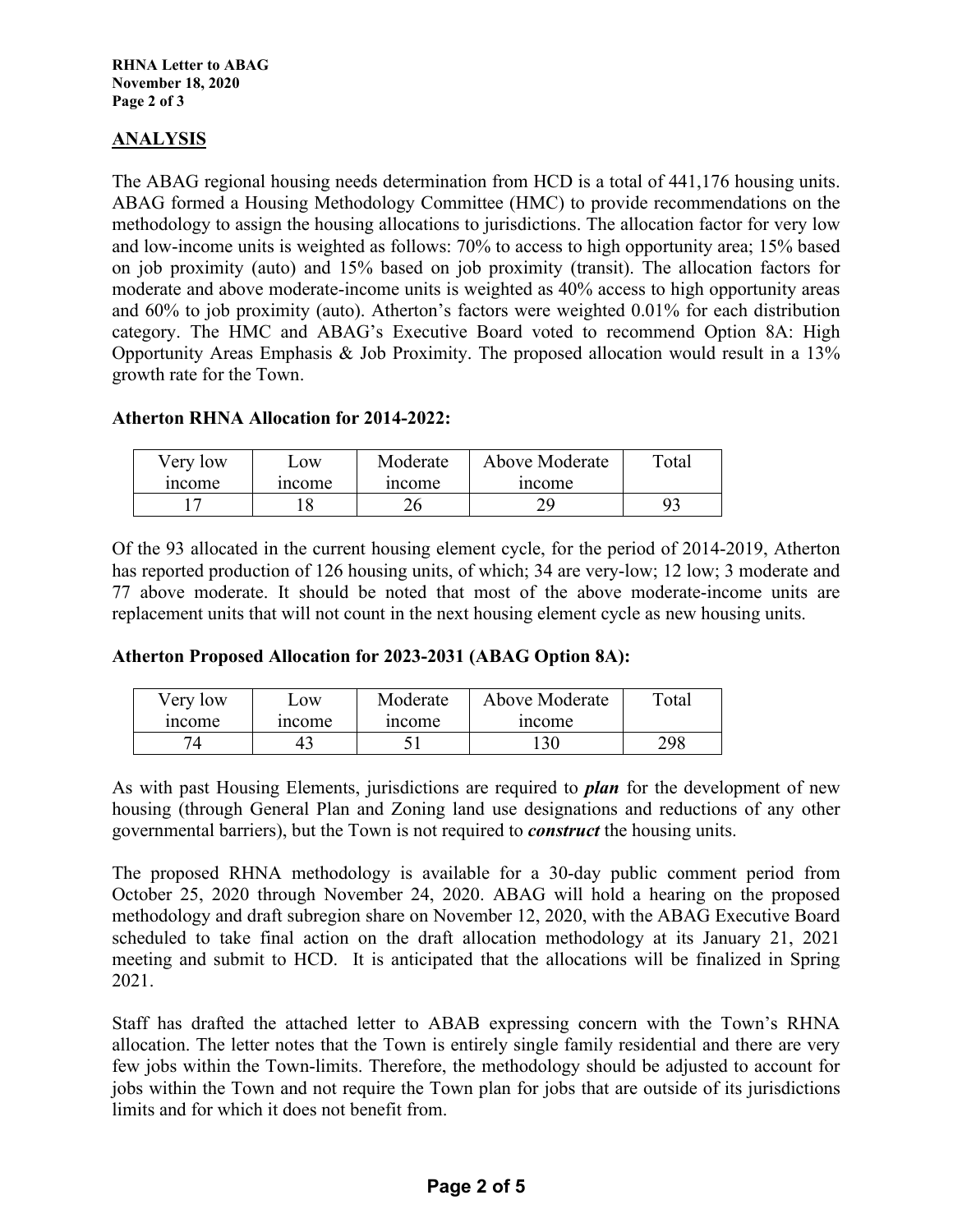**RHNA Letter to ABAG November 18, 2020 Page 3 of 3** 

#### **POLICY ISSUES**

As noted above, the RHNA methodology is currently available for a 30-day public comment period (ending on November 24, 2020). The attached letter expresses the Town's concern with the methodology.

### **FISCAL IMPACT**

None.

### **PUBLIC NOTICE**

Public notification was achieved by posting the City Council agenda, with this agenda item being listed, at least 72 hours prior to the meeting in print and electronically. Information about the project is also disseminated via the Town's electronic News Flash and Atherton Online. There are approximately 1,200 subscribers to the Town's electronic News Flash publications. Subscribers include residents as well as stakeholders – to include, but not limited to, media outlets, school districts, Menlo Park Fire District, service providers (water, power and sewer), and regional elected officials.

### **ATTACHMENT**

Draft Letter to ABAG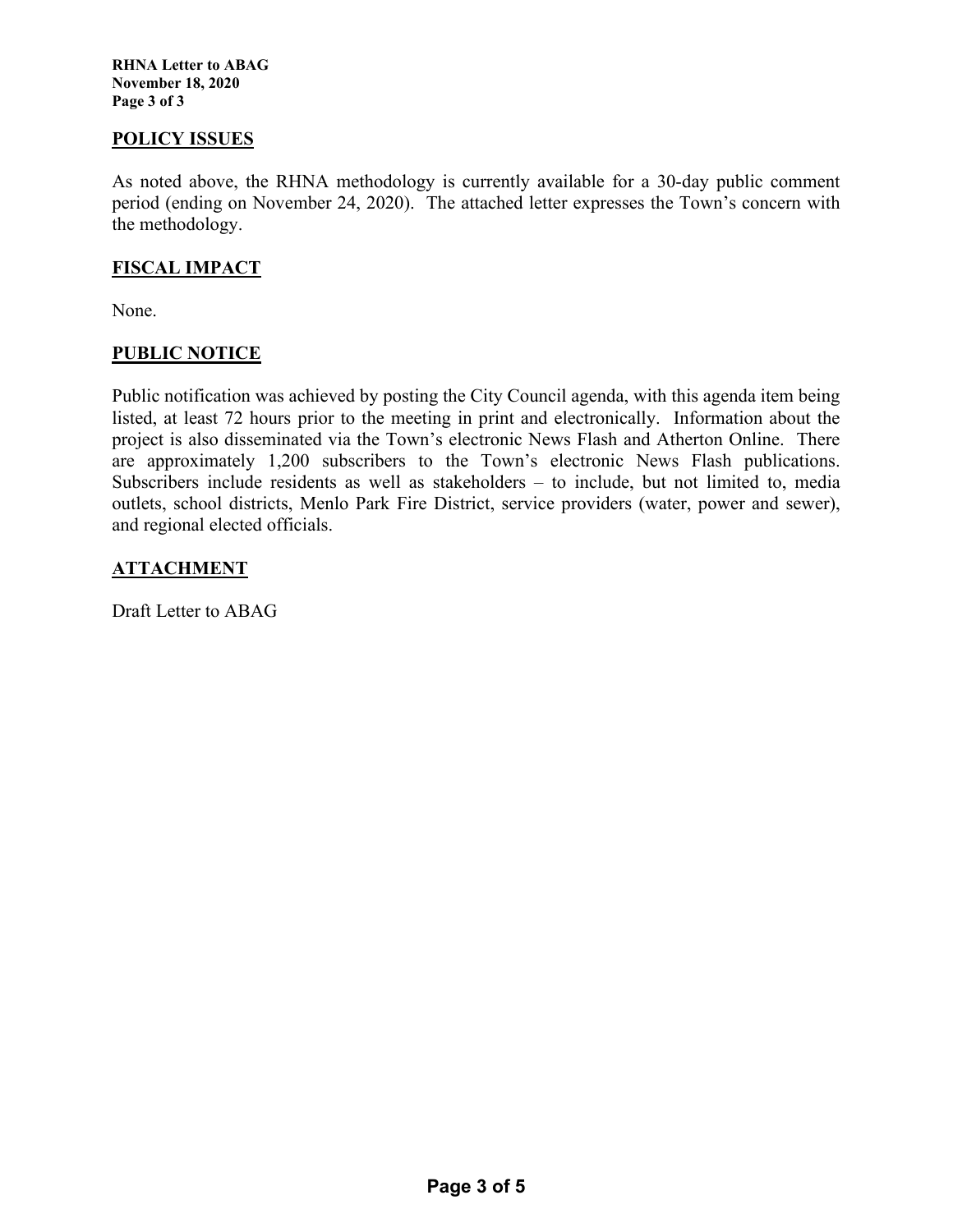November , 2020

Ms. Karen Mitchoff, Chair ABAG Regional Planning Committee c/o ABAG-MTC Public Information Office 375 Beale St, Suite 800 San Francisco, CA 94105

VIA EMAIL

## **RE: Proposed RHNA Methodology and Subregional Shares**

Dear Chair Mitchoff:

I write on behalf of the Town of Atherton to provide comment on the proposed methodology for the RHNA 6 cycle and the draft subregion shares passed by the Executive Board at their meeting on October 15, 2020.

The Town of Atherton is a small, residential community with public and private schools. Aside from local school operations, the Town's primary land use is residential, and the Town does not allow commercial development. As a result, there are very few jobs outside of Town employees and employees of the local schools.

The RHNA methodology relies heavily on proximity to jobs as a factor. Neighboring jurisdictions regularly approve large scale commercial developments that result in job growth, demands on local resources, and a demand for new housing in those communities. Those communities in turn, also benefit from the resulting tax bases and should be required to provide their fair share of housing and resource amenities to meet a healthy job-to-housing ratio. As the Town does not anticipate growth, let alone job growth within the Town limits, this methodology is not applicable to the Town of Atherton.

As noted above, the Town's long-standing character is as a residential community. With the last Housing Element process, the Town revised its Accessory Dwelling Unit (ADU) ordinance to exempt ADUs from floor area. This resulted in substantial new construction of ADUs in a manner that remains consistent with the Town's character. The Town updated its ADU ordinance for compliance with State regulations and will continue to promote new ADU construction as a means of balancing new housing options. In addition, the Town has committed to working work with the local schools to promote new housing on their facilities. The Town is supportive of a reasonable RHNA allocation that can be achieved within its community character.

Satisfying the RHNA requirement as proposed will be nearly impossible to achieve without *fundamental* changes to the Town's land use framework. The Town's General Plan and Zoning Ordinance – the key elements of our Town's constitution—will need to be rewritten in order to